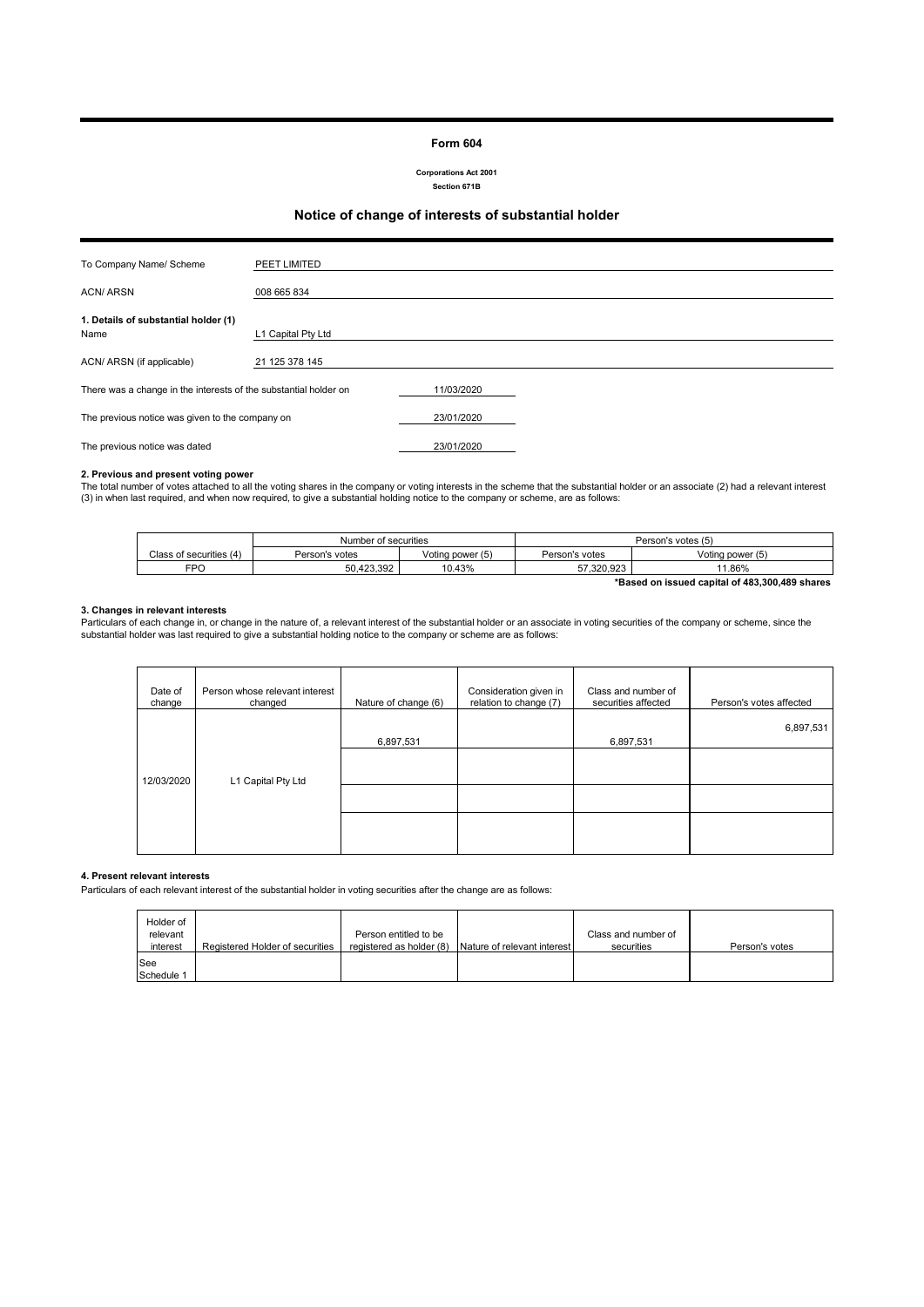#### **5. Changes in association**

The persons who have become associates (2) of, ceased to be associates of, or have changed the nature of their association (9) with, the substantial holder in relation to voting interests in the company or scheme are as follows:

|      | ARSN (if<br>. .<br>ACN/<br>Name<br>applicable<br>and | association<br>Nature of |
|------|------------------------------------------------------|--------------------------|
| IN/A |                                                      |                          |

#### **6. Addresses**

The addresses of persons named in this form are as follows:

| Nam∈                          | Address                                                                                                                          |
|-------------------------------|----------------------------------------------------------------------------------------------------------------------------------|
| onito<br>. .<br>va<br>∟w<br>- | <br>3000<br>Melbourne<br>$\overline{\phantom{a}}$<br>$\sim$<br>$\Delta$ $\cap$<br>Street.<br>$\sim$<br>Collins<br>,,,<br>w<br>.v |

#### **Signature**

| Print name | Mark Landau | Capacity | Director   |  |
|------------|-------------|----------|------------|--|
| Sign here  |             | Date     | 12/03/2020 |  |

#### **DIRECTIONS**

- (1) lf there are a number of substantial holders with similar or related relevant interests (eg. a corporation and its related corporations, or the manager and trustee of ar<br>equity trust), the names could be included in an ann throughout the form as a specifically named group if the membership of each group, with the names and addresses of members is clearly set out in paragraph 6 of the form.
- (2) See the definition of "associate" in section 9 of the Corporations Act 2001.
- (3) See the definition of "relevant interest" in sections 608 and 671B(7) of the Corporations Act 2001.
- (4) The voting shares of a company constitute one class unless divided into separate classes.
- (5) The person's votes divided by the total votes in the body corporate or scheme multiplied by 100.
- (6) Include details of:

(a)

any relevant agreement or other circumstances because of which the change in relevant interest occurred. If subsection 671B(4) applies, a copy of any document setting out the terms of<br>any relevant agreement, and a statemen

(b) any qualification of the power of a person to exercise, control the exercise of, or influence the exercise of, the voting powers or disposal of the securities to which the relevant interest relates<br>(indicating clearly the

See the definition of "relevant agreement" in section 9 of the Corporations Act 2001.

(7) Details of the consideration must include any and all benefits, money and other, that any person from whom a relevant interest was acquired has, or may, become entitled to receive in relation to that<br>acquistion. Details mu

(8) If the substantial holder is unable to determine the identity of the person (eg. if the relevant interest arises because of an option) write "unknown".

(9) Give details, if appropriate, of the present association and any change in that association since the last substantial holding notice.